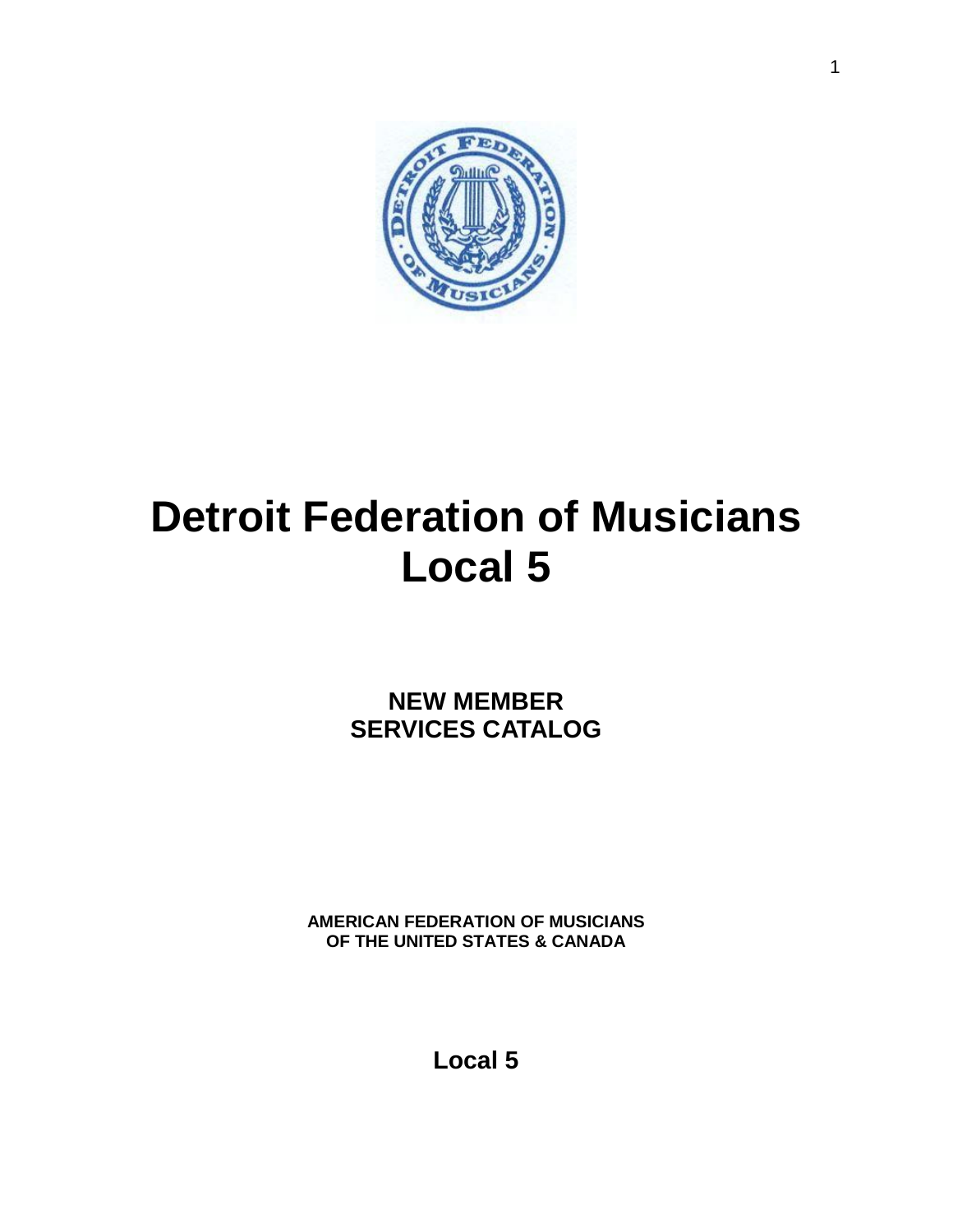**Detroit Federation of Musicians Local 5, AFM 20833 Southfield Rd. Southfield, MI 48075**

**Phone:** (248) 569-5400 **e-mail:** pros@detroitmusicians.net **www.detroitmusicians.net**

#### **OFFICE HOURS:**

10:00 a.m. to 4:00 a.m., Monday – Friday

Closed on all Legal Holidays

#### **OFFICERS:**

President – George Troia Jr. Vice President – Michael McGowan Secretary-Treasurer – Mary C. Johnstone

### **EXECUTIVE BOARD:**

Alan Ayoub, Ralphe Armstrong, Nancy Chaklos, Douglas Cornelsen, Lynne Marie Mangan

#### **GENERAL MEETINGS:**

Meetings are held on the third Sunday in March and October. Meetings are held at the Local 5 Headquarters in Southfield on the northwest corner of 8 mile and the Southfield Service drive.

#### **JURISDICTION:**

The jurisdiction of Local 5 incorporates the following counties: Wayne, Macomb, Southern Oakland, Sanilac and St. Clair.

Local 5 will handle all problems you encounter while performing within that geographic area.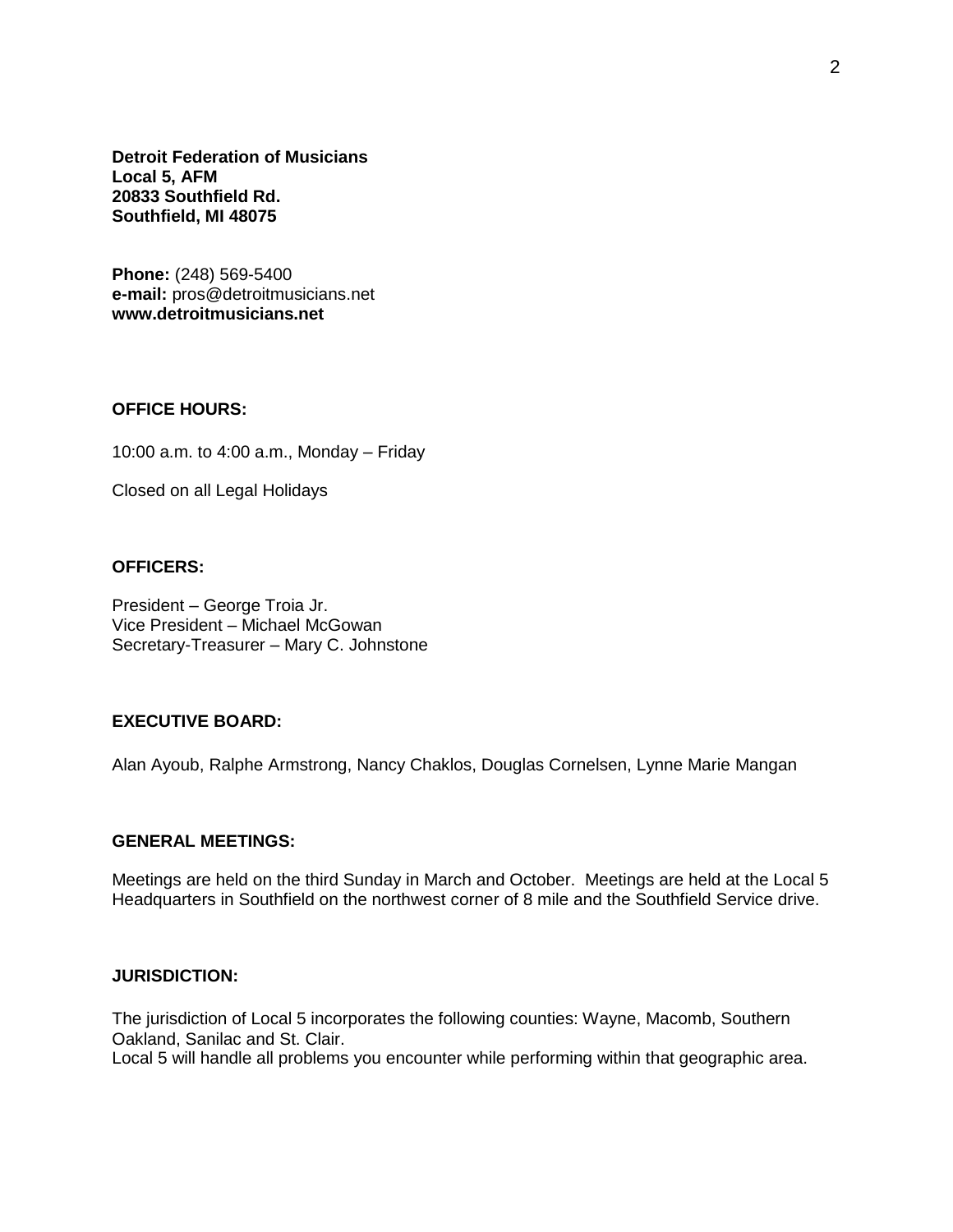## **WELCOME TO THE AMERICAN FEDERATION OF MUSICIANS OF THE UNITED STATES AND CANADA**

This brochure is an overview of programs and services available to you as a member of our union. These have been developed by musicians for musicians. As a member you will have the opportunity to take part in that decision-making process.

The American Federation of Musicians (AFM), founded in 1896, represents musicians through its locals and international offices.

- Locals handle most contract issues and services within their specific geographical areas.
- The Federation, with offices in New York, Toronto and Los Angeles, handles collective bargaining for musicians who perform under national and international media and touring agreements. It also administers contracts, works on organizing and legislative issues and maintains departments that offer specialized services to support the locals' services for members.
- Regional and players' conferences provide means for members to work together on issues that affect specialized fields within the music business.

The Federation's affiliations include the AFL-CIO (including their Department for Professional Employees), the Canadian Labour Congress and the International Federation of Musicians (FIM). It also works closely with other arts and entertainment unions and organizations. Individual locals affiliate with labor councils and other organizations within their states and provinces.

Your local officers are available to answer your questions. You may also visit our Website at [www.detroitmusicians.net](http://www.detroitmusicians.net/) or the AFM Website at [www.afm.org](http://www.afm.org/) for additional information.

#### **LOCAL 5 HISTORY AND OVERVIEW**

The Detroit Federation of Musicians was founded in 1903 in the City of Detroit, Michigan. The Local 5 designation places it fifth in the order of Locals. Local 5 is in the top ten ranking based on the size of our membership.

#### **Theater**

Detroit is the hometown of the Nederlander Theatrical Family. The Nederlander Organization began in 1922 with a single theater in Detroit, Michigan. Founded by Detroiter David T. Nederlander, the various Nederlander entities developed into the largest chain of theaters to house touring attracting the country has ever seen.

Local 5 has a vital theater district within its jurisdictional boundaries. Harry and Joey Nederlander along with third generation Nederlanders operate several large venues.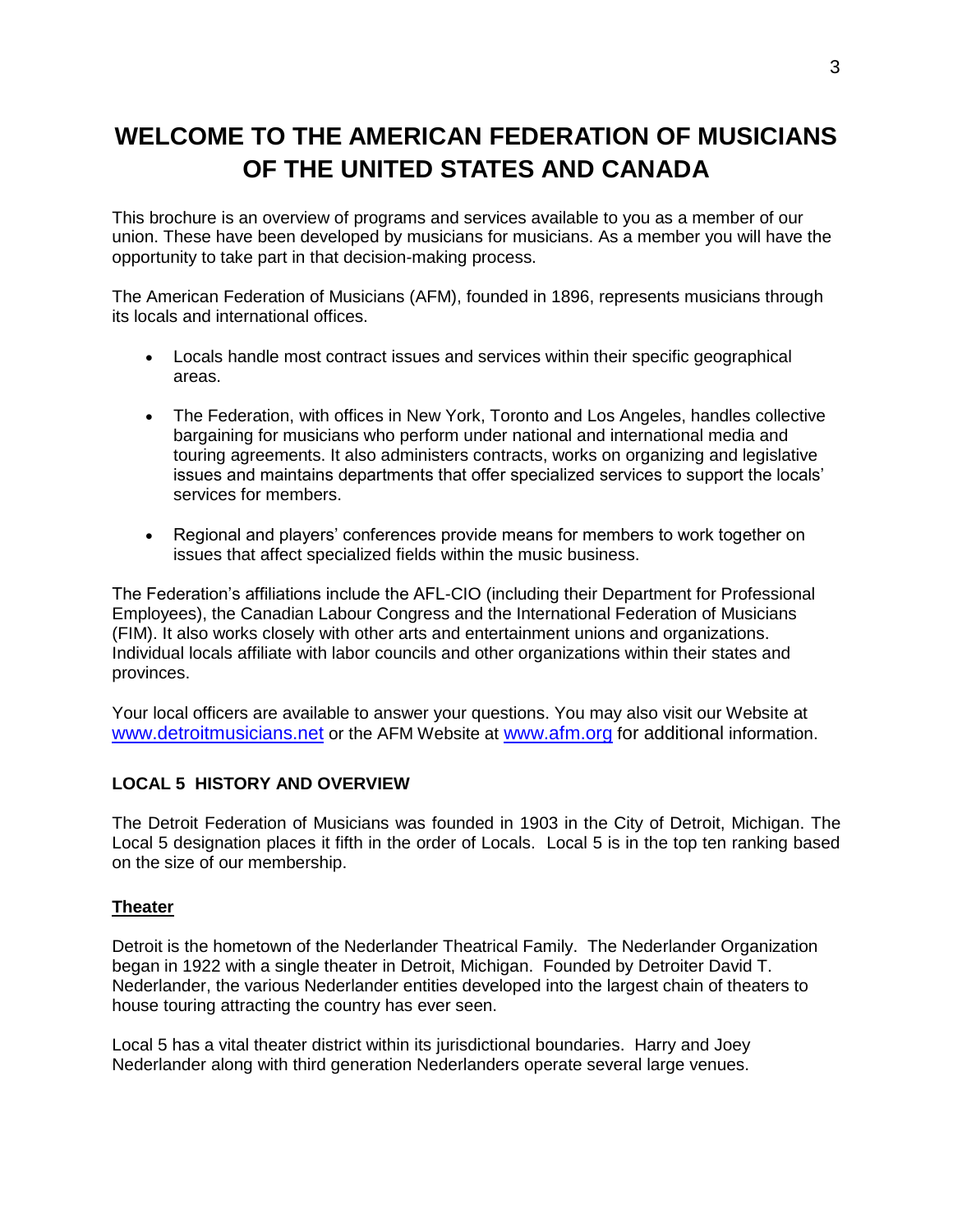#### **Motown**

Cass Technical High School provided many of the young studio musicians for Motown records in the early years. Once the record company achieved union status, many of the local union jazz artists and Detroit Symphony artists became active studio musicians. After Motown left for LA in the early 1970's, studio recording for post Motown projects kept Local 5 studio musicians busy up into the late mid 1980's. There has been a resurgence of studio recording in Detroit.

#### **Jazz, Rhythm & Blues**

The Detroit Federation of Musicians has been the home of many great jazz musicians. A few notable jazz figures that come to mind are Yusef Latiff, Kenny Burrel, Thad Jones, Elvin Jones, Ron Carter, Bobby Hearst, James Carter, Marcus Belgraves, George Benson (Saxophone), Pepper Adams, John Lee Hooker, Stevie Wonder, Ray Parker Jr.

#### **Symphonic Work**

Our symphonic organizations include the Detroit Symphony, Michigan Opera Orchestra, Detroit Chamber Winds, and approximately nine (9) community orchestras with union contingents. There is also "pick-up" orchestra work at various churches and with chorale societies.

#### **Industrial Music/Studio Work**

Detroit is home to a large industrial advertising market as a result of being home to the Big Three Automakers. Industrial music production has been a source of employment for Local 5 studio musicians.

#### **Freelance Work**

The Detroit Metro area employs hundreds of casual and freelance union musicians for good paying gigs in the wedding band and party market.

The creation of hundreds of casino gigs has helped to maintain and promote youth and musical diversity in our union. Today the Detroit Federation of Musicians is growing. Being in both Motown and the great Detroit Labor Capital helps keep the union strong.

• Local 5 is responsible for the standards and services that most affect your everyday professional life. The bylaws of your local are established by democratic vote of the membership.

In addition, Local 5 provides services and benefits for local and traveling AFM members; encourages the employment of AFM members and promotes a professional music industry. It plans events and services that build solidarity among professional musicians in your area.

Each local provides a number of benefits and programs customized by its local executive board to fit the needs of your area's music industry. Local 5 provides: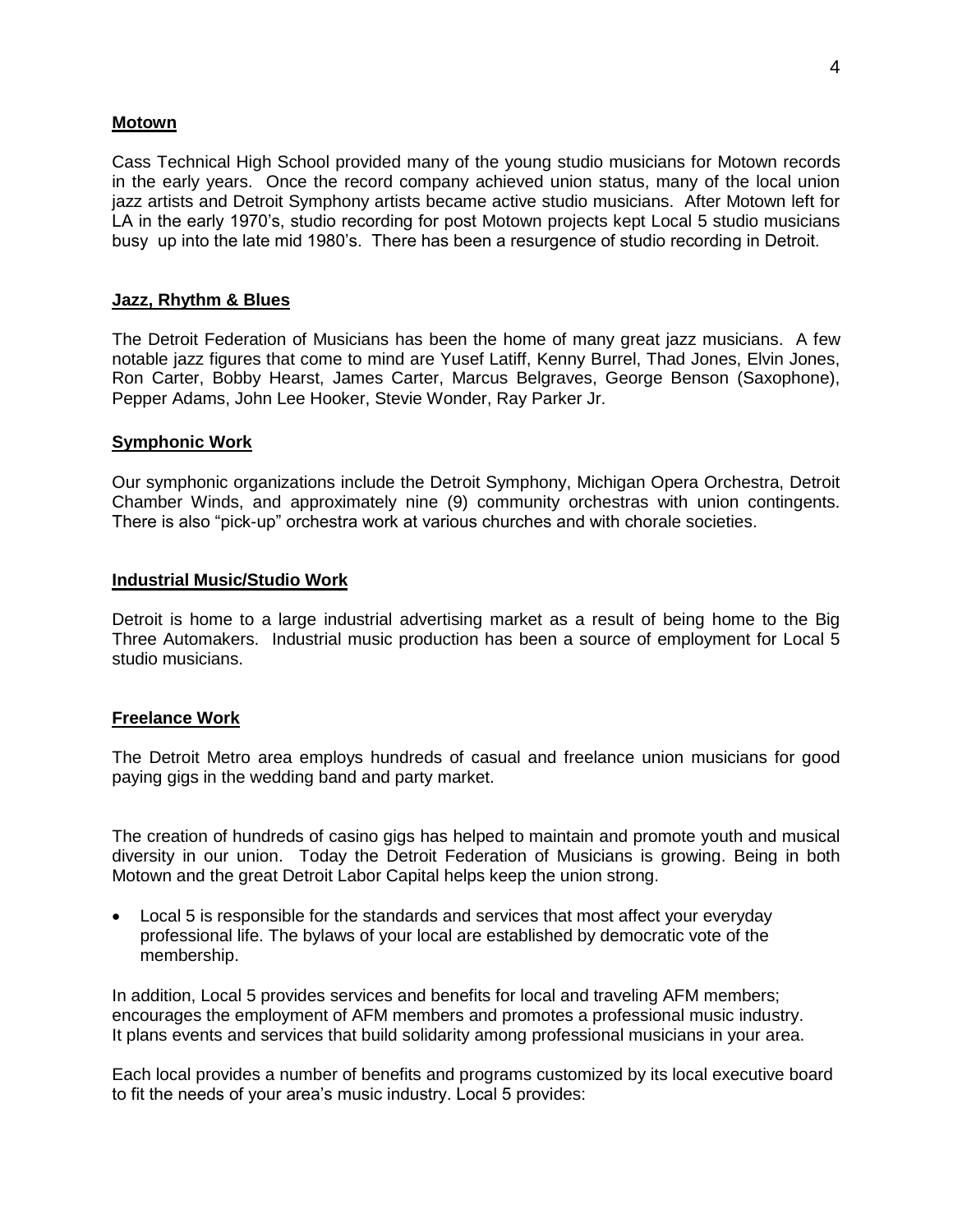- **Referral service for gigs & teaching (must register with the Local)**
- **\$1,250 death benefit**
- **\$1,250 accidental death and dismemberment benefit**

In addition, Local 5 members have access to Federation-wide programs, including:

#### **Recording Industries Music Performance Trust Funds (MPTF)**

Through agreements negotiated between the AFM and recording companies, a special trust fund exists to co-sponsor concerts which are free and open to the public. These events may take place at parks, festivals, libraries, schools or senior citizens homes. To participate, contact the local for details.

#### **Group Insurance Rates**

The Federation has endorsed an insurance package for members' instruments. You can purchase professional all-risk insurance for your instruments, equipment and sound system at group rates from Seabury & Smith.

The Federation also provides an increasingly important low-cost performance liability insurance as well as low-cost group medical insurance. Ask a Local 5 office staff for more information.

#### **Access to Authorized Booking Agents**

The Federation franchises booking agents who agree to use AFM contracts, secure scale pay or better, and charge no more than stipulated commission percentages. Only agents who have signed AFM agreements are authorized to use AFM contracts. Check with Local 5 (or on the AFM Website) for the names and numbers of authorized agents in your area.

#### **Toll-free Road Help in Emergencies**

Emergency cash assistance is available to any AFM member who is faced with a defaulted payment and requires emergency cash for traveling to the next immediate engagement or to return home. For eligibility, copies of the individual/group contract must be on file with the local(s) having jurisdiction over the location of the engagement.

In the U.S., dial 1-800-ROADGIG (1-800-762-3444) In Canada, dial 1-800-INFO FED (1-800-463-6333)

#### **Playing Gigs in Canada**

As a member of an American AFM local, the AFM will act as your sponsor for engagements in Canada. Just complete an EMP-AFM-1 form—available from Local 5—at least 30 days prior to the performance date. Have this form signed by your local officer and send it with a copy of your contract to the AFM office in Canada. They will present it to Canadian Immigration and obtain your work permit.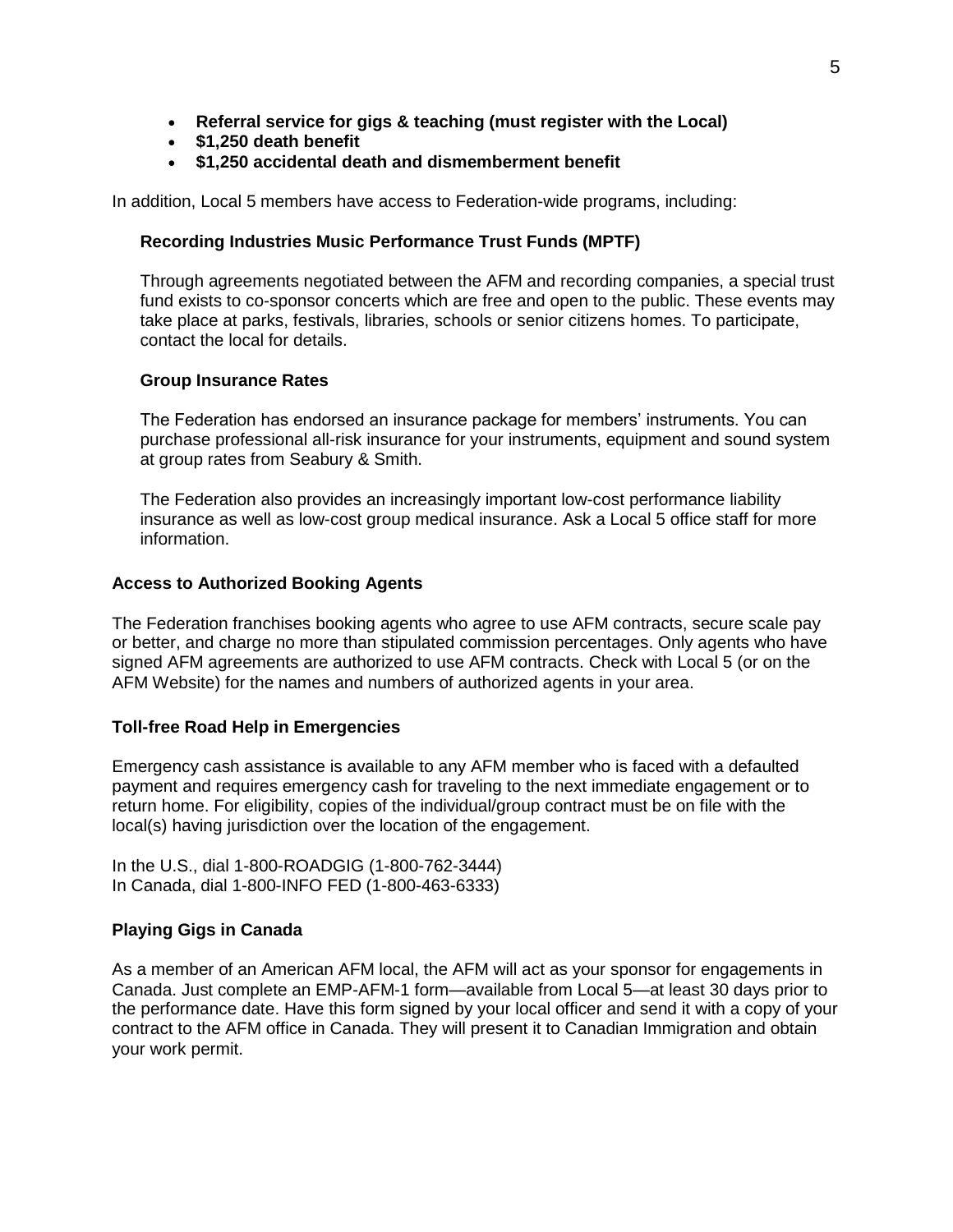#### **The** *International Musician*

Every month, members receive the music industry publication of the AFM, the *International Musician*. This newspaper covers the players, issues and the innovations of the international music scene, as well as Federation news and commentary. In addition, four times a year you will receive the *Keynote,* Local 5's union journal.

#### **HOW YOUR LOCAL WORKS**

#### **Member Participation**

As in most organizations, there is strength in numbers. Our union works through the involvement of members making themselves heard through participation in meetings, voting, running for office, taking part in community activities so that non-musicians understand the working lives of musicians, and many other activities.

#### **General Meetings**

Members set bylaws (rules) and dues at General Meetings. The meetings of Local 5 are also a good way to meet other musicians, make professional contacts and make your voice heard regarding local affairs.

#### **Scale Changes**

Members recommend scale changes to the board of directors by attending special price list committee meetings. Scale changes are published in the newsletter and in a *Price List Book.*  Wages and scales are also established through special collective bargaining negotiating committees.

#### **Bylaws**

Both the Federation and Local 5 operate under sets of ground rules called bylaws. These are reviewed and updated at meetings and conventions. The bylaws include professional, business and ethical standards. Take the first step in participating in Local 5 by honoring these standards. Every time you do, you strengthen the team.

Federation and local bylaws are available to all members. Get a free copy from an officer at Local 5. Federation bylaws are available on the AFM Website.

#### **Bylaw Changes**

Proposals to amend the bylaws are printed in the Local's newsletter and are considered at the next general membership meeting. Voting is in person.

#### **Elections**

Elections for all officers are held every three years in May. Voting is done by secret mail-in balloting. Officers are: President; Vice-President; Secretary-Treasurer; Five (5) Executive Board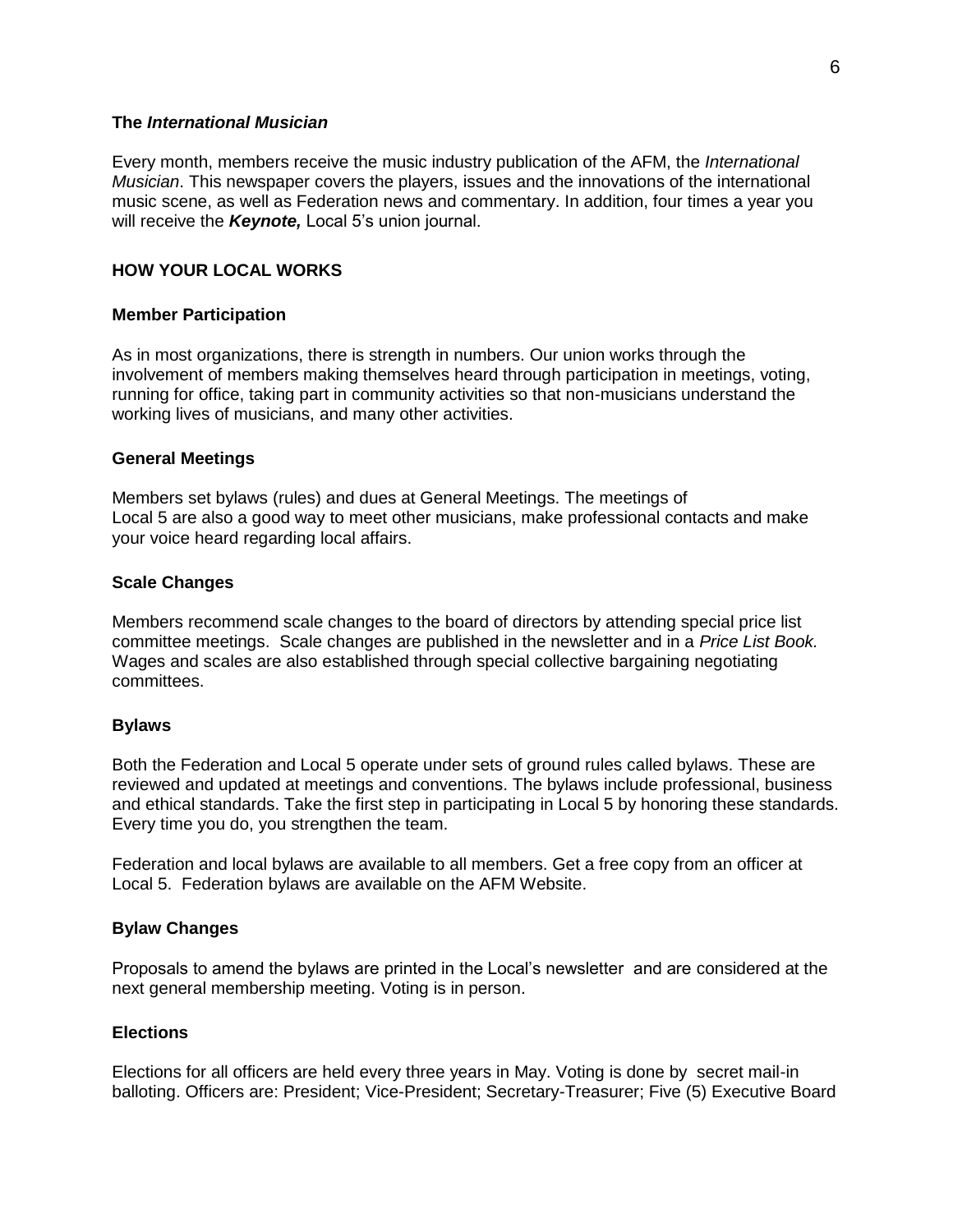Members and one (1) Delegate and one (1) Alternate Delegate to the AFM Convention and the Locals Conference.

#### **Committees**

Local 5 has a series of committees, which offer information and advice to the executive board. These committees are always looking for new ideas. We welcome your suggestions and involvement.

#### **Moving or Leaving**

If you are moving out of the area, contact the local for help in moving your membership to another local. There is a formal process for resigning and clearing any outstanding obligations to one local before joining another.

If you decide to leave the music business for a time, contact the local for information on resigning formally instead of just dropping out. That way you avoid additional reinstatement fees if you decide to return at some later date.

#### **LOCAL 5 AND THE FEDERATION**

#### **AFM Conventions**

Every three years, local delegates attend and participate in the International Convention at which AFM bylaws are reviewed, amended and/or created and International officers are elected. The Convention is the highest decision-making body of the Federation.

#### **Regional Conferences**

Delegates from locals regularly attend regional conferences and workshops where they discuss pertinent issues and problems that affect their members. Workshops and seminars focus on improving service to members. Local 5 is affiliated with the Southern Conference and the Florida/Georgia Conference.

#### **Players' Conferences**

These conferences were formed by members who perform in specialized areas of the music business to address issues and problems within their specialties. They form separate organizations that are recognized within the Federation.

- **ICSOM**—International Conference of Symphony & Opera Musicians
- **OCSM/OMOSC**—Organization of Canadian Symphony Musicians/l'Organisation des Musiciens d'Orchestres Symphoniques du Canada
- **RMA**—Recording Musicians Association
- **ROPA**—Regional Orchestra Players Association
- **TMA**—Theater Musicians Association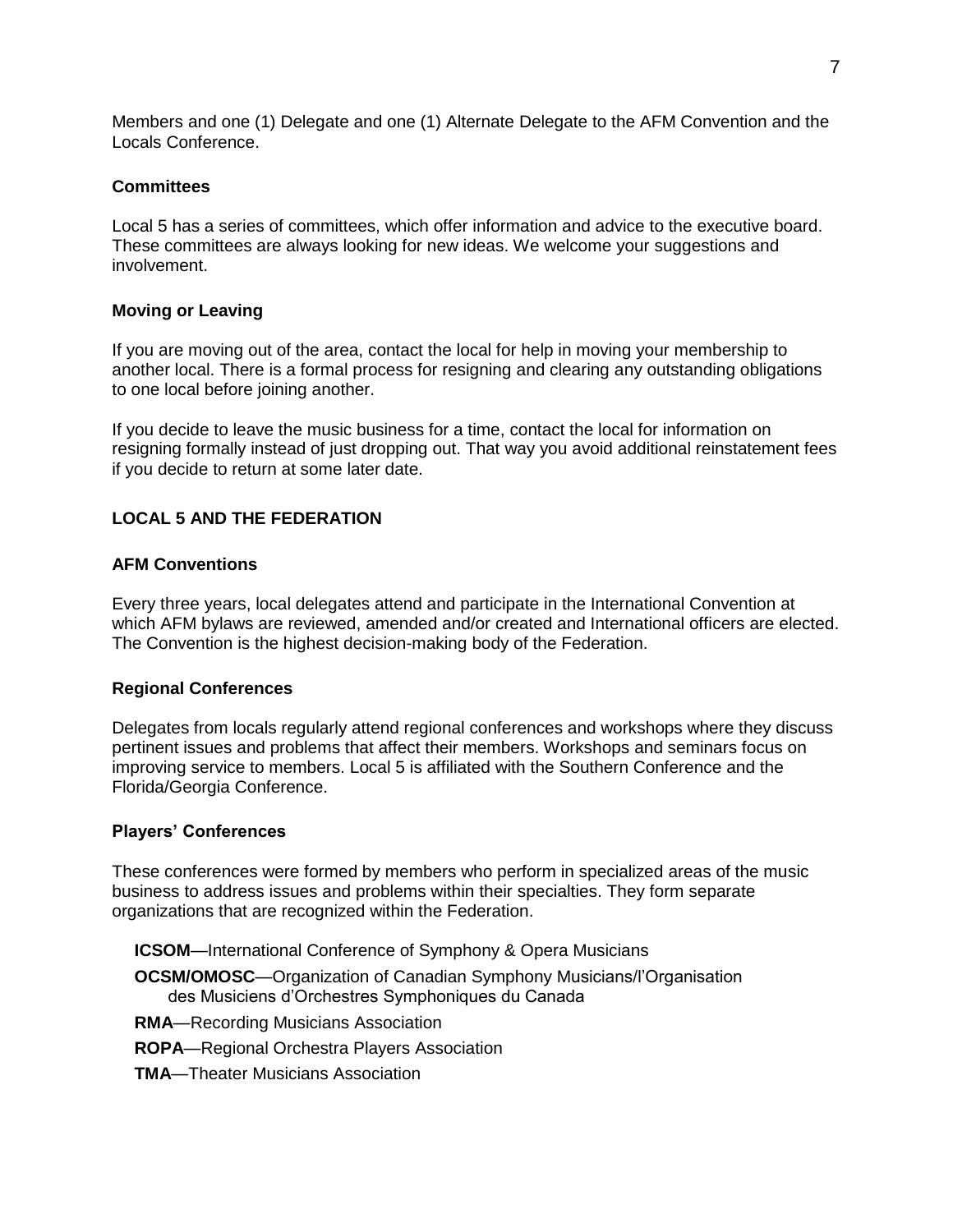#### **National & International Contracts**

#### **Recording**

The Federation has negotiated Collective Bargaining Agreements (CBAs) in the U.S. and Canada that set the wages and working conditions for recording in electronic media including CDs, motion pictures, network and public TV, commercial announcements, videotape and many other kinds of recording. There are also agreements for low budget and limited pressing recordings

that may be negotiated on a case by case basis.

When you record under an AFM electronic media contract you are guaranteed not only proper payment, but payments in the event of new use or re-use of your recording. You also receive pension and special payments under these agreements (see below).

If you are offered recording work of any kind, it is important for you to contact Local 5. They will help you with contracts, advise you or put you in touch with an appropriate person at the Federation's Electronic Media Services Division to help you protect your work. If you record without a contract, no matter how good the money, you risk forfeiting many thousands of dollars if the recording is successful.

#### **Pension Fund**

All Federation negotiated national and international agreements require employers to contribute to the AFM and Employers' Pension Fund (AFM-EPF) on your behalf. In that case, money will be contributed automatically to your account.

#### **Special Payments Fund**

If you work for an employer signed to an appropriate Federation agreement for audio or film recording, you will receive additional payments from the AFM Theatrical & Television Motion Picture or Phonograph Record Manufacturer's Special Payments Funds.

#### **Touring**

The Federation has collective bargaining agreements with the American League of Theatres that covers touring Broadway musicals and a number of name acts. This work is protected under specific contract agreements which offer guaranteed wages, working conditions and pension benefits. If you are offered work on a national tour, contact Local 5 to find out if it is protected under a Federation agreement.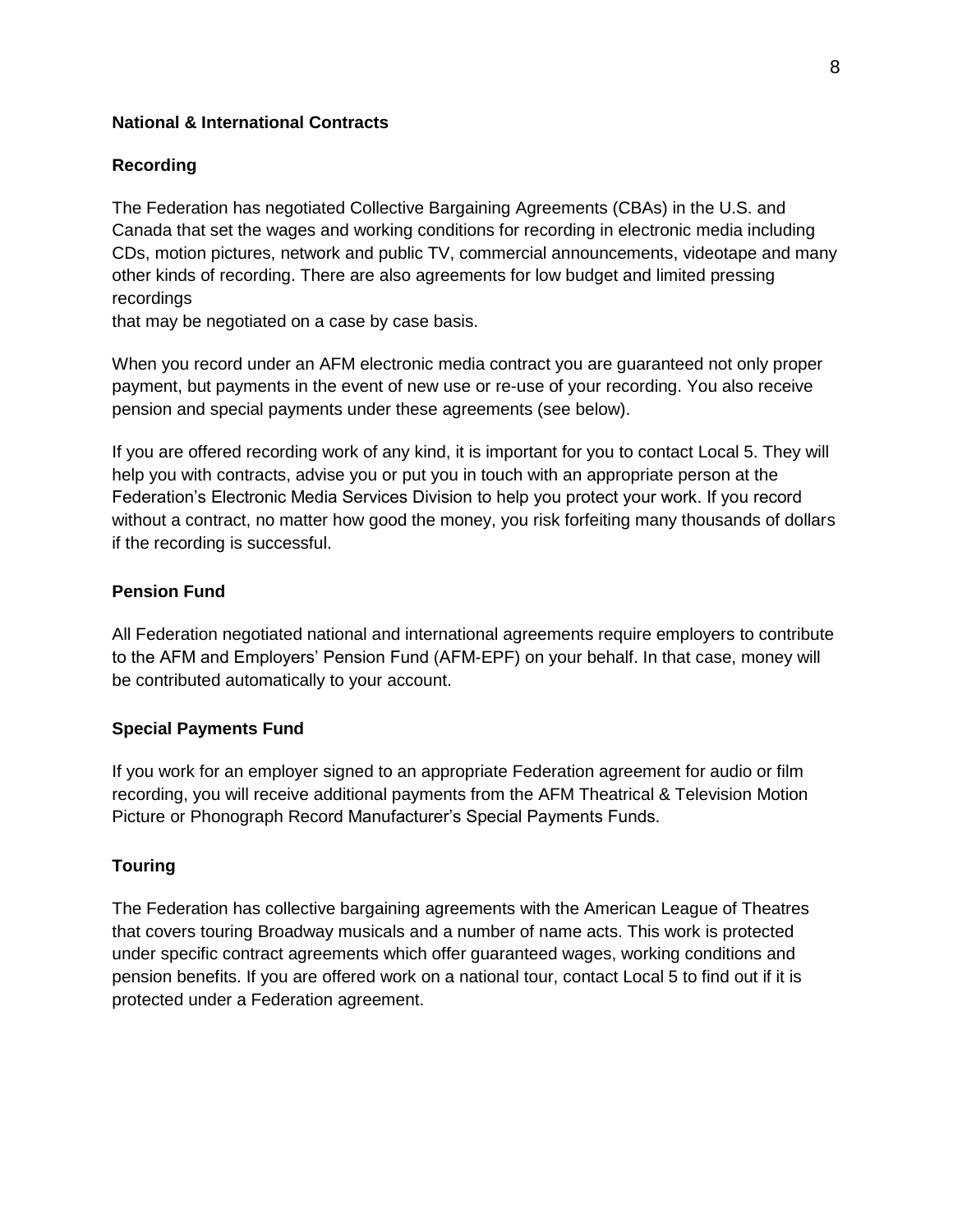### **LOCAL 5 CONTRACTS AND CBAs**

#### **Contracts**

Just as working under a signed national or international agreement is important for protecting your work, a signed local AFM contract offers you protection for individual engagements, steady engagements and traveling work as a single performer or as part of a group. Most ethical purchasers will sign them if asked.

Customized legal contract forms are available from Local 5. In order to receive help from the local or the AFM in case of problems, a contract must be filled out by a leader or individual musician and signed, filed and distributed before the engagement date. File one copy with the local where the engagement takes place, file one copy with the purchaser and, save one signed copy for yourself. See the sample contract on the next page.

#### **Collective Bargaining Agreements (CBAs)**

In addition to contracts for individual engagements, Local 5 has negotiated exclusive Collective Bargaining Agreements with the following employers. These agreements provide professional wages, working conditions and automatic pension contributions.

- Detroit Symphony
- Fisher Theater
- Masonic Temple Theater
- Fox Theater
- Gem Theater
- Century Theater
- Michigan Opera Theater
- Detroit Opera House
- Approximately six (6) Community Orchestras

Sample of a completed L-2, a contract for local engagements: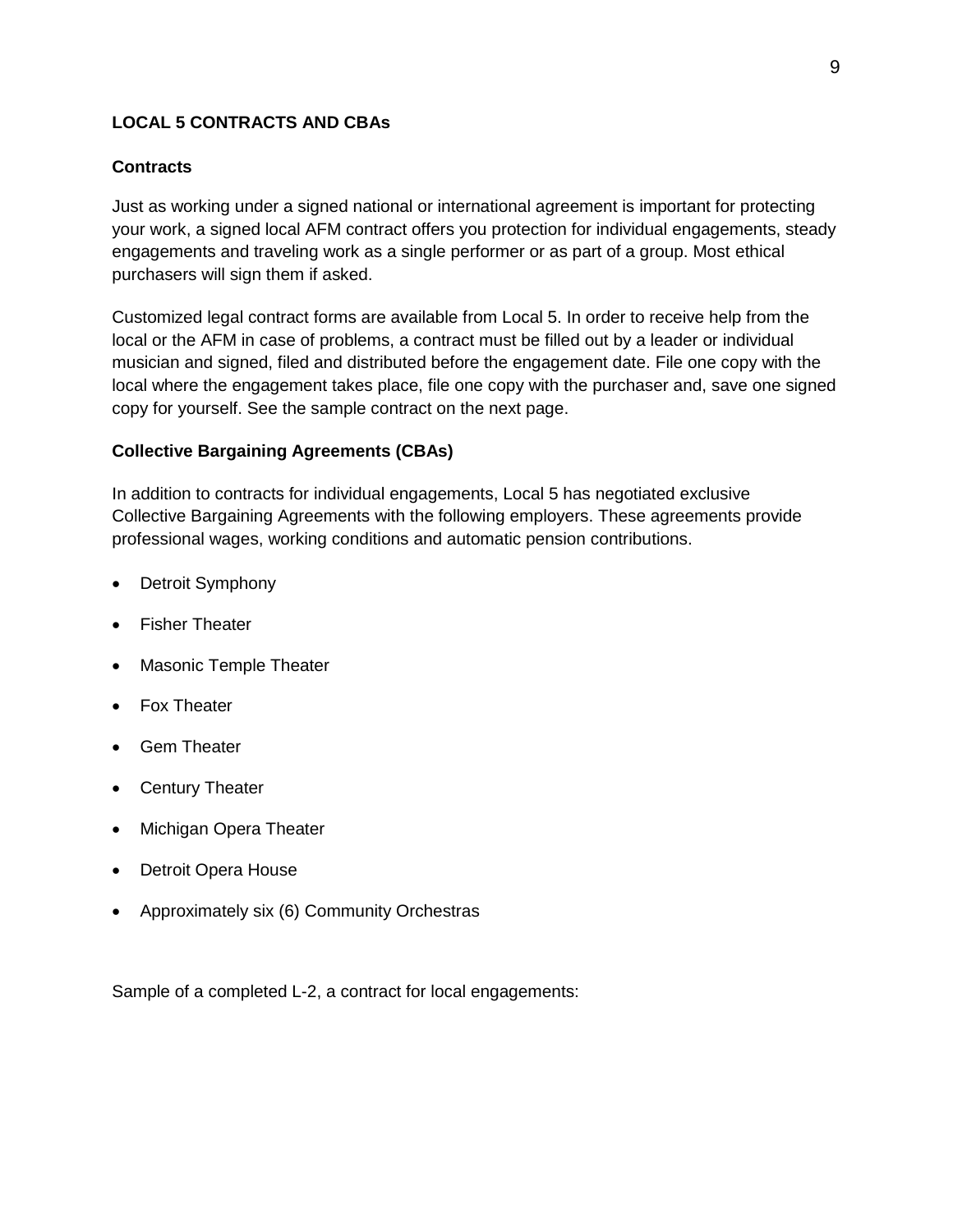#### **If You Have a Problem**

While you may never experience a canceled or unpaid engagement, your local and the Federation have established procedures for recovering wage claims.

#### **Claims Within Your Local Area**

#### *Problems with an Engagement*

If you have a claim resulting from an engagement that took place in the jurisdiction of Local 5, contact us. An officer of Local 5 will examine your situation and follow these procedures:

- 1. You will be asked to write a claim letter or fill out a claim form.
- 2. The local will attempt to collect the claim or reach a settlement through direct contact with the purchaser.
- 3. A hearing may be held at Local 5, which you may attend.
- 4. If the local processes the claim through the courts, you will be asked to attend. Partial or complete lawyer and court fees are absorbed by some locals. Talk with Local 5 officers who can bring you up to date on policy. You may be covered.

#### *Member Dispute*

If you have a claim against a local member, it must be processed through Local 5.

- 1. You must write a claim letter or fill out a claim form.
- 2. A local hearing will be held by the executive board at which you and the other member(s) will be asked to appear and testify.
- 3. The local board will make a judgment, which must be honored by the member(s) involved, unless either party appeals the decision.
- 4. Appeals from local decisions are heard by the International Executive Board of the Federation, which can uphold, overturn, or modify the local decision.
- 5. The Federation's decision is final and binding and will be enforced by Local 5.

#### **Traveling Claims**

If you are working under a traveling engagement contract and have a problem, you must follow these procedures below.

Within one year after a dispute occurs, furnish the following information in writing to the International Secretary-Treasurer at the Federation's office in New York:

1. Name(s) of musicians involved in the claim.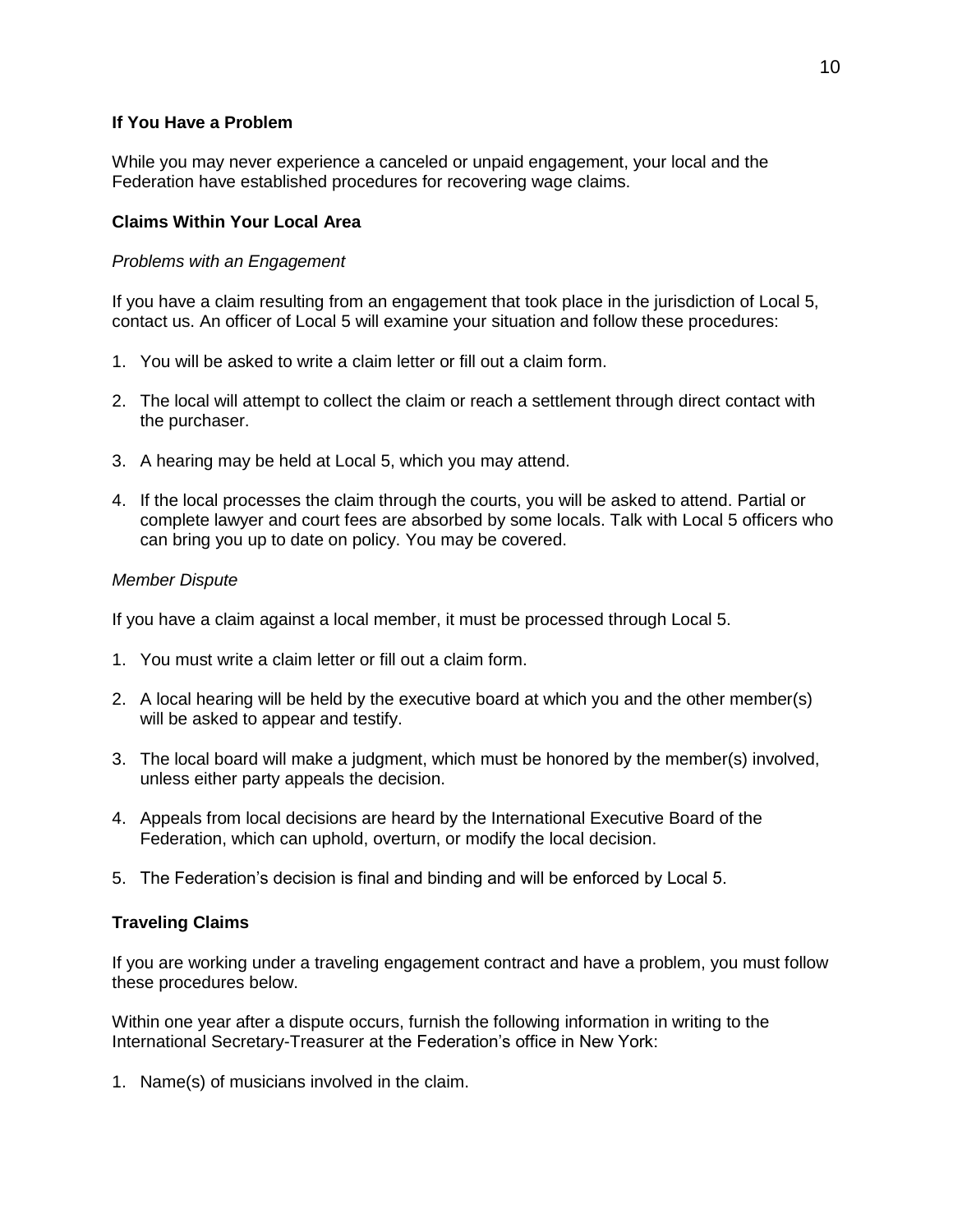- 2. Name(s) of purchaser(s)/employer(s) against who the claim is directed and the specific amount of the claim.
- 3. Details of the dispute and a copy of the contract.

The International Secretary-Treasurer's staff will attempt to resolve the dispute. Local 5 will help you with this process.

This procedure applies to claims of members against purchasers on traveling engagements in the United States. There are other procedures in Canada. If your problems involve travel in Canada, you should contact the office of the Vice President from Canada for information.

This procedure does not apply to claims of members of the AFM against other AFM members.

#### **Important:**

- Phone a local officer at the first sign of trouble.
- Don't sign a waiver for your services.
- Don't sign a settlement with a purchaser until you consult with a local officer.

#### **DUES PAYMENTS**

The work of the Federation is supported by two kinds of dues, regular yearly dues and work dues.

#### **Regular Dues**

The amount of regular dues are determined by vote of the membership. A portion of these dues (called per capita dues) is sent by the local to the international office to support their activities.

Local 5's membership dues are \$170 per year, or \$42.50 per quarter. There is a reduction in dues for 50 year members.

#### **Work Dues**

Many Federation locals collect a small percentage of the basic wage scale of money paid to members for engagements they play. Since the more you work, the more you are likely to need AFM services, this is the fairest system for funding both the Federation and locals.

#### *On Regular Engagements*

Local 5's work dues rate varies from 3.5% to 3.75% for electronic media work, 3% for casual and most cba work.